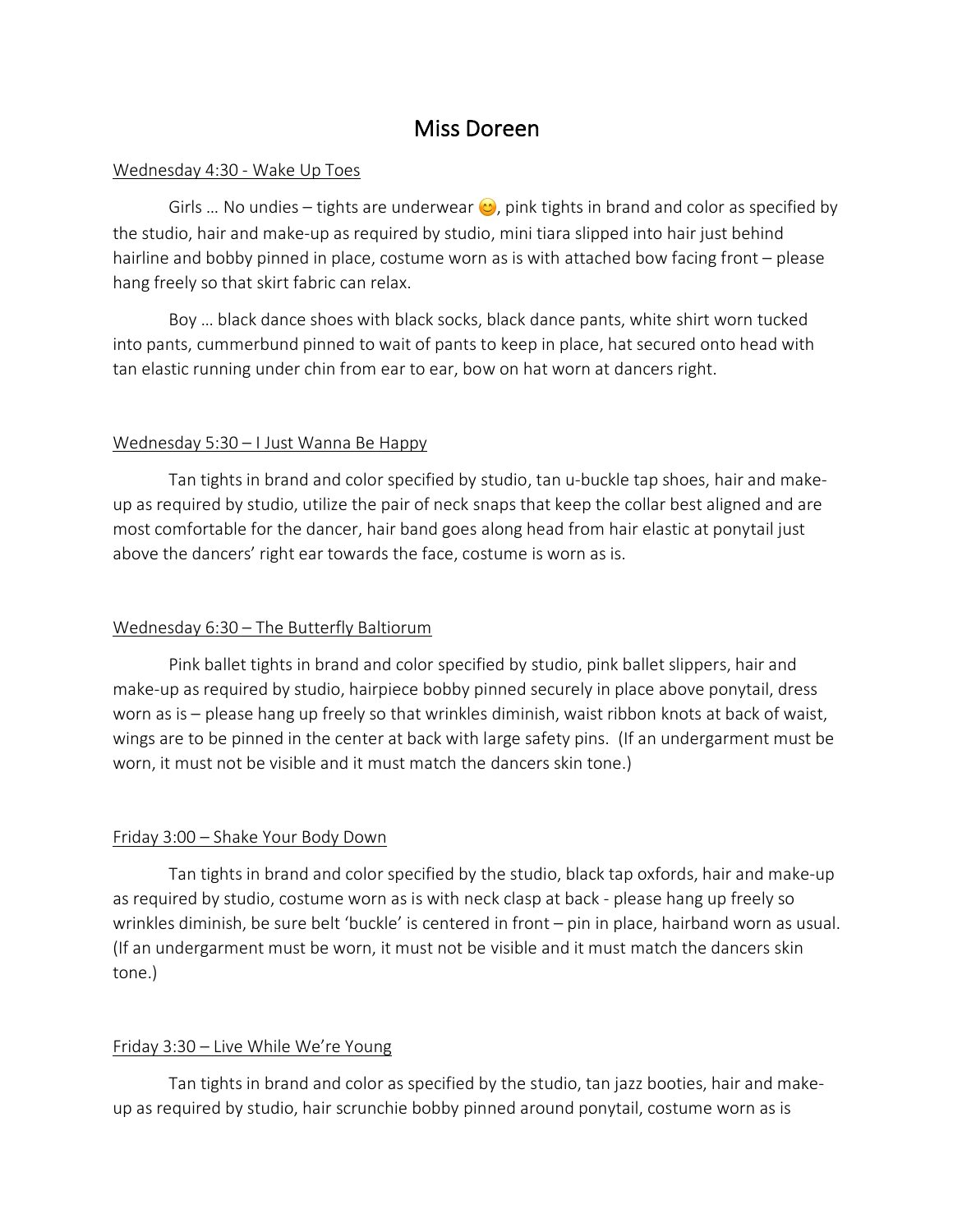making sure straps are flat /not twisted – please hang upside down for fullness of skirt and to allow wrinkles to diminish.

## Friday 6:30 – I Want Candy

Tan tights in brand and color as specified by the studio, tan jazz booties, hair and makeup as required by studio, hair scrunchie bobby pinned around ponytail, costume worn as is utilizing the pair of neck snaps that keep the collar best aligned and are most comfortable for the dancer – please hang up freely so that wrinkles can diminish.

### Saturday 9:30 – The Martian Hop

No undies – tights are underwear  $\bullet$ , tan tights in brand and color ad specified by the studio, pink ballet slippers, hair and make-up as required by studio, hair bow clipped in at top of head with silver up and green at a 'V', costume worn as is with attached bow facing forward  $$ please hang freely so that tulle can relax.

## Saturday 10:30 – Wynken, Blynken and Nod

No undies – tights are underwear  $\bullet$ , pink tights in color and brand specified by studio, pink ballet slippers, hair and make-up as required by studio, attached flower is front of costume – wear costume as is – please hang upside down for fullness of skirt and to allow wrinkles to diminish, hair flower worn at left of ponytail behind dancers' left ear

## Saturday 11:30 – I Feel The Earth Move

No undies – tights are underwear  $\odot$ , tan tights in color and brand specified by studio, tan u-buckle tap shoes, hair and make-up as required by studio, belt buckle is front of costume and needs to stay centered so safety pin in place - please hang costume upside down for fullness of skirt and to allow wrinkles to diminish, zipper is front of jacket and is left unzipped, hairbow clipped in above ponytail.

\_\_\_\_\_\_\_\_\_\_\_\_\_\_\_\_\_\_\_\_\_\_\_\_\_\_\_\_\_\_\_\_\_\_\_\_\_\_\_\_\_\_\_\_\_\_\_\_\_\_\_\_\_\_\_\_\_\_\_\_\_\_\_\_\_\_\_\_\_\_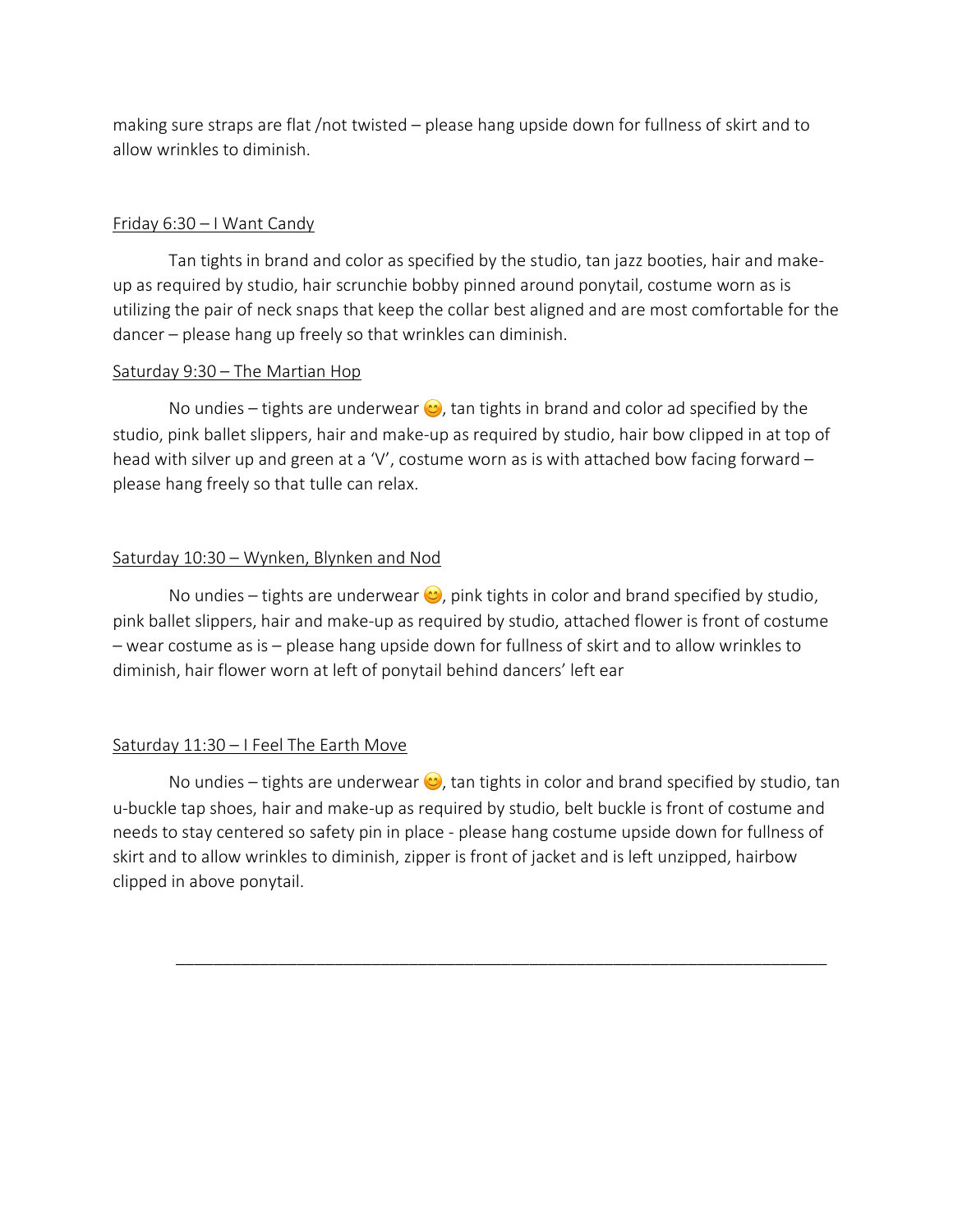## MISS ANNA

Monday 4:00pm – Lara Monteiro, this is Me Tan jazz shoes, tan stirrup tights, rhinestone pony holder around pony tail

Monday 430pm - Sing A Song Pink tights, pink ballet shoes headband with flower on it – Please pin this headband in so it is secured with bobby pins and does not fall off on stage

Monday 530pm - Almost Like Being In Love Tan tap shoes and tan tights .. 2 rhinestone bobby pins to be placed on right side of pony tail holder on a diagonal. Hunter – Black Tap Shoes

Monday 630pm - Born This Way Tan jazz shoes Tan stirrup tights. Tights are to be worn over the jazz shoes. 2 rhinestone clips to cross on top of pony tail

Thursday 345pm Jessica - Sparkling Diamonds Tan jazz shoes Tan stirrup tights

Thursday 415pm Valentina – Brown Eyed Girl Tan jazz shoes, tan tights, headpiece bobby pinned in so it doesn't fall off.

\_\_\_\_\_\_\_\_\_\_\_\_\_\_\_\_\_\_\_\_\_\_\_\_\_\_\_\_\_\_\_\_\_\_\_\_\_\_\_\_\_\_\_\_\_\_\_\_\_\_\_\_\_\_\_\_\_\_\_\_\_\_\_\_\_\_\_\_\_\_

\_\_\_\_\_\_\_\_\_\_\_\_\_\_\_\_\_\_\_\_\_\_\_\_\_\_\_\_\_\_\_\_\_\_\_\_\_\_\_\_\_\_\_\_\_\_\_\_\_\_\_\_\_\_\_\_\_\_\_\_\_\_\_\_\_\_\_\_\_\_

Thursday 530pm - Flying Pink tights, pink ballet shoes Small rhinestone tiara placed on top of head just about inch into hair line. Pleas pin this into their hair if possible so it does not fall off on stage.

## MISS ALYSA

Wednesday 7:30PM – Rise Up Tan jazz shoes, tan tights

Wednesday 5:30pm – Into the Unknown Tan jazz shoes and tan tights